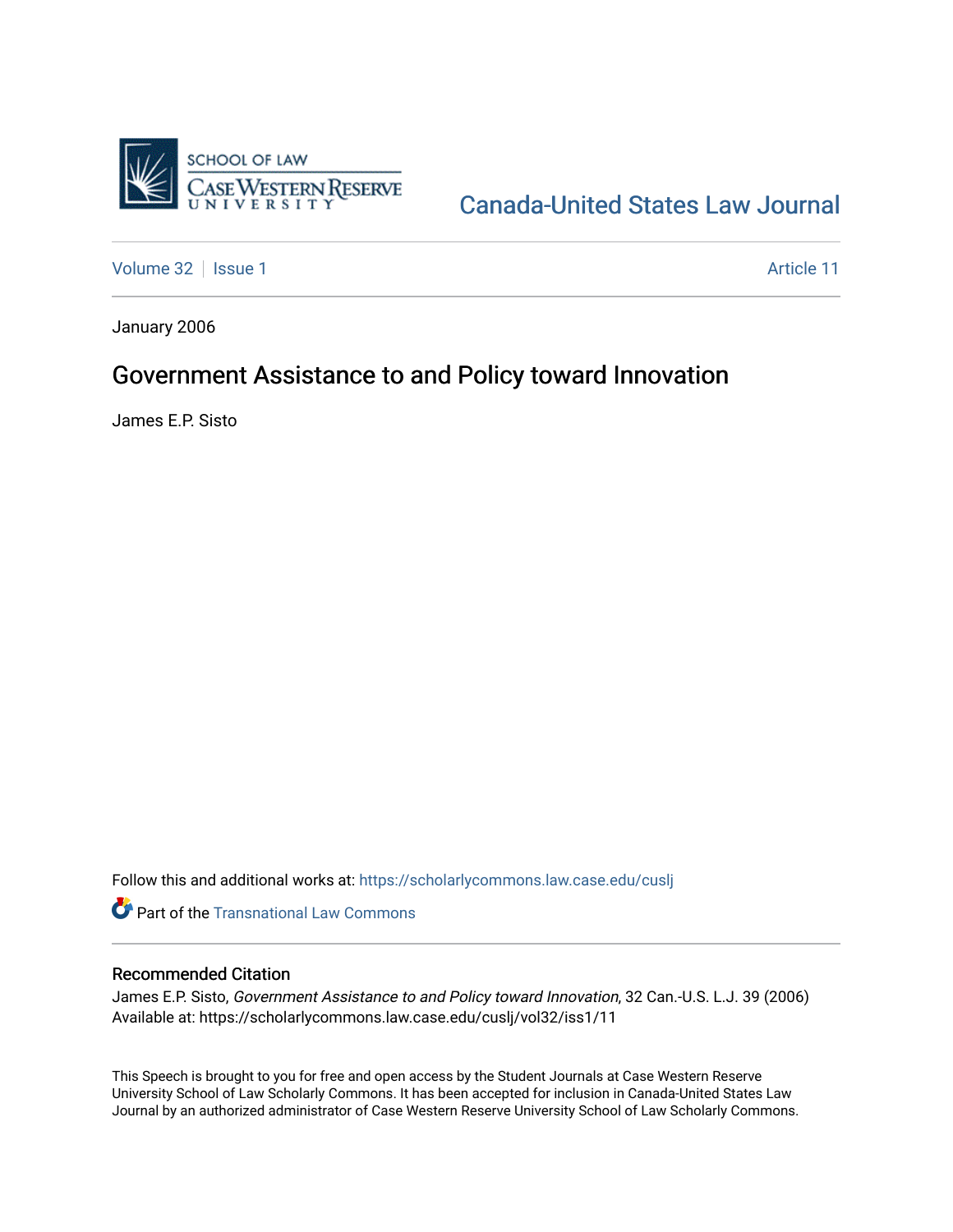## GOVERNMENT ASSISTANCE TO AND POLICY TOWARD INNOVATION

Session Chair - James E. P. Sisto Canadian Speaker - Thomas Brzustowski United States Speaker - The Honorable Kelly H. Carnes

#### INTRODUCTION

#### *James E. P. Sisto\**

Thank you very much; we will get started with the next panel. Once again, I would like to thank the Institute for putting this together and Henry King for bringing such an esteemed group back to Cleveland and to Case Western. Henry proves the separation-of-six theory, but I think he has it down to two or three. If you know Henry, you are only two or three people removed from anybody in the world. And I think that's especially true with our two panelists who have come from quite interesting backgrounds to the topic, and I think he has found truly experts. When he told me originally the topic, I said, "Wow, that's going to be difficult to find somebody." And he did, and I think it is a credit to him and Case Western that this program continues to be the premier gathering of people on the topic, Government assistance and policy towards innovation. And I am not quite sure which of the two of you have decided to go first, have you?

Tom is the RBC Professor at the University of Ottawa in the Commercialization of Innovations within the School of Management. And prior to his position, he was president at the Natural Science and Engineering Research

<sup>\*</sup>James E. P. Sisto serves as General Counsel and COO of Value Recovery Group. Mr. Sisto has more than 20 years of diverse international and domestic experience in commercial law, business development and operations management. He is skilled in strategic planning and program development as well as government affairs. Mr. Sisto is of counsel with Squire, Sanders & Dempsey L.L.P. where his practice focuses on international business and trade, corporate and economic development matters. As international trade director for Ohio Governors George V. Voinovich and Bob Taft, from 1993 to 2000, he managed both the domestic and international operations of Ohio's trade effort including offices in Hong Kong, Japan, Canada, Mexico, Brazil, Argentina, Chile, Belgium, Israel and South Africa. Mr. Sisto has served as an adjunct professor of international commercial law both at Capital University Law and Graduate Center since 1990 and at The Ohio State University since 1997. Appointed by the U.S. Secretary of Commerce, Mr. Sisto is a member of the Northern Ohio District Export Council.